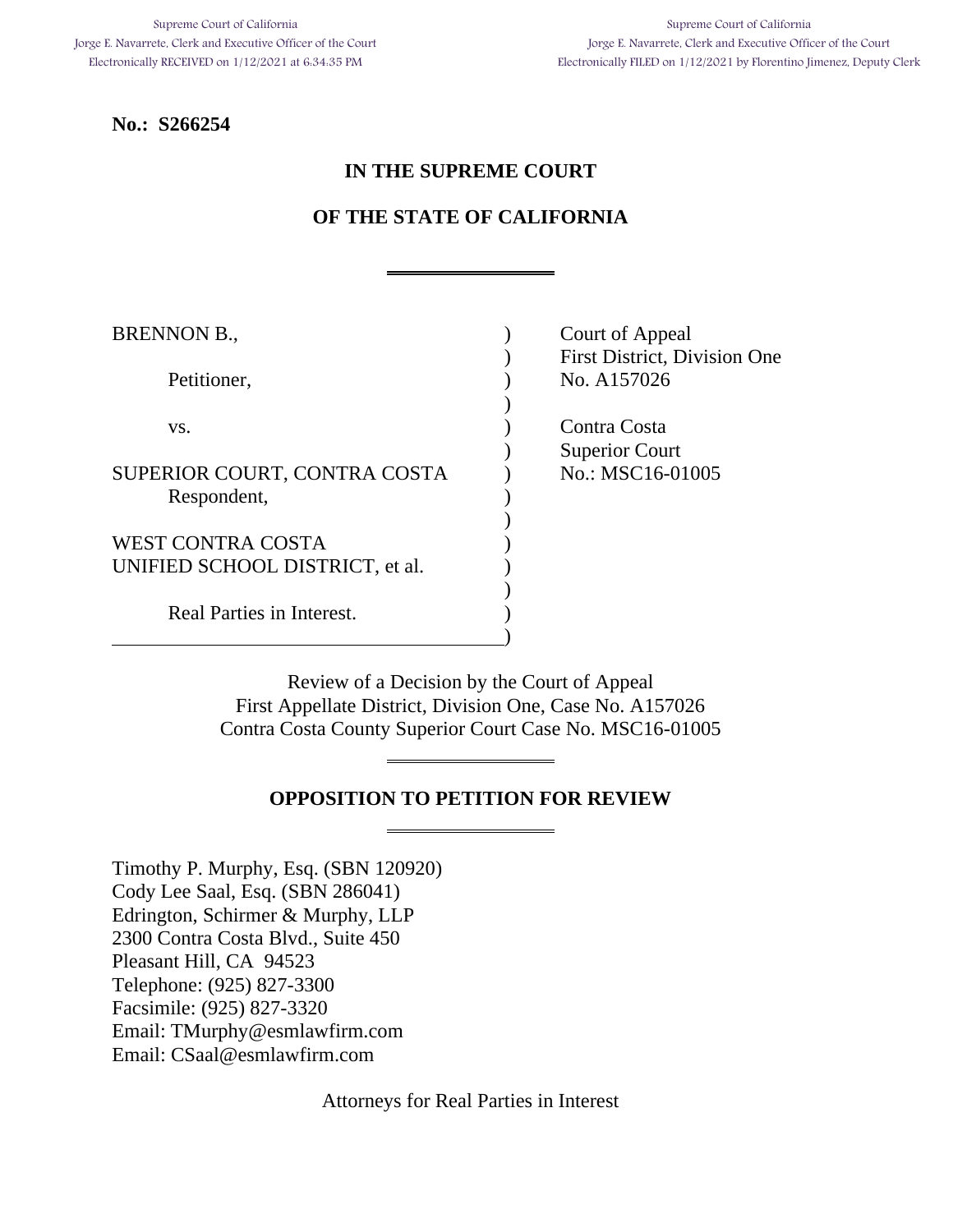# **TABLE OF CONTENTS**

| Page                                                                                                                          |
|-------------------------------------------------------------------------------------------------------------------------------|
|                                                                                                                               |
|                                                                                                                               |
|                                                                                                                               |
| <b>OPPOSITION TO PETITION FOR REVIEW</b>                                                                                      |
| I.                                                                                                                            |
| <b>PROCEDURAL HISTORY AND ISSUES PRESENTED  2</b><br>П.                                                                       |
|                                                                                                                               |
| A. The Court of Appeal Decision Creates No Conflict in California                                                             |
|                                                                                                                               |
| C. Petitioner's Arguments That the Court of Appeal Erred are<br>Without Merit and, in Any Event, Should Have Been Raised in   |
| 1. Each of Petitioner's Arguments that the Court of Appeal Erred<br>are Entirely Without Merit and Demonstrate No Ground for  |
| 2. Each of Petitioner's Arguments Should Have Been Raised in a<br>Timely Petition for Rehearing; Petitioner Failed to Do So11 |
| D. Should This Court Grant Review, the Issue                                                                                  |
|                                                                                                                               |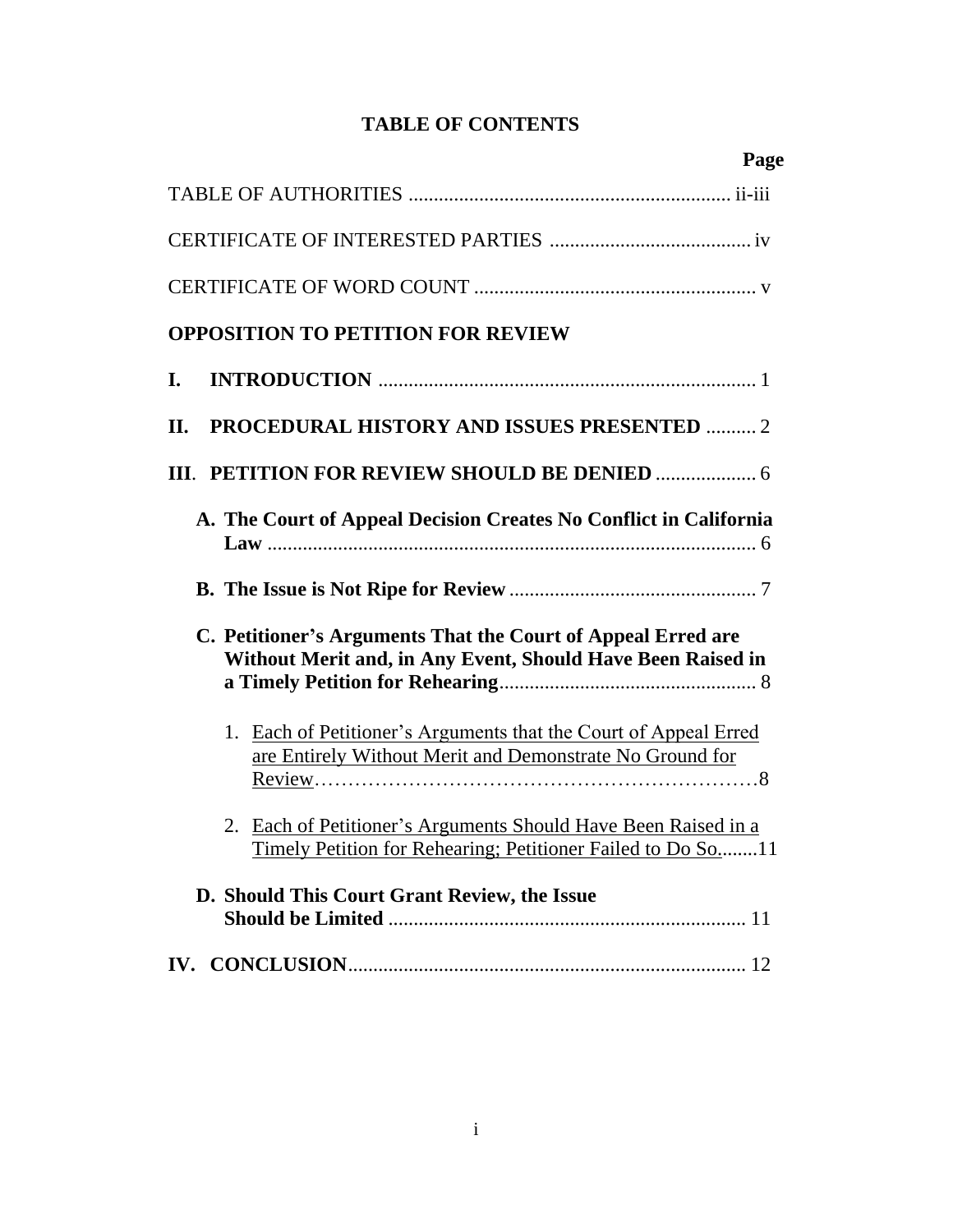| <b>Cases</b>                              | Page |
|-------------------------------------------|------|
| Gatto v. County of Sonoma                 |      |
| Gong v. City of Rosemead                  |      |
| In re Jessup's Estate                     |      |
| Mackey v. Bd. of Trs. of Cal. State Univ. |      |
| <b>Statutes</b>                           |      |
|                                           |      |
|                                           |      |
|                                           |      |
|                                           |      |
|                                           |      |
|                                           |      |
|                                           |      |
|                                           |      |
|                                           |      |

# **TABLE OF AUTHORITIES**

# **California Rules of Court**

|--|--|--|--|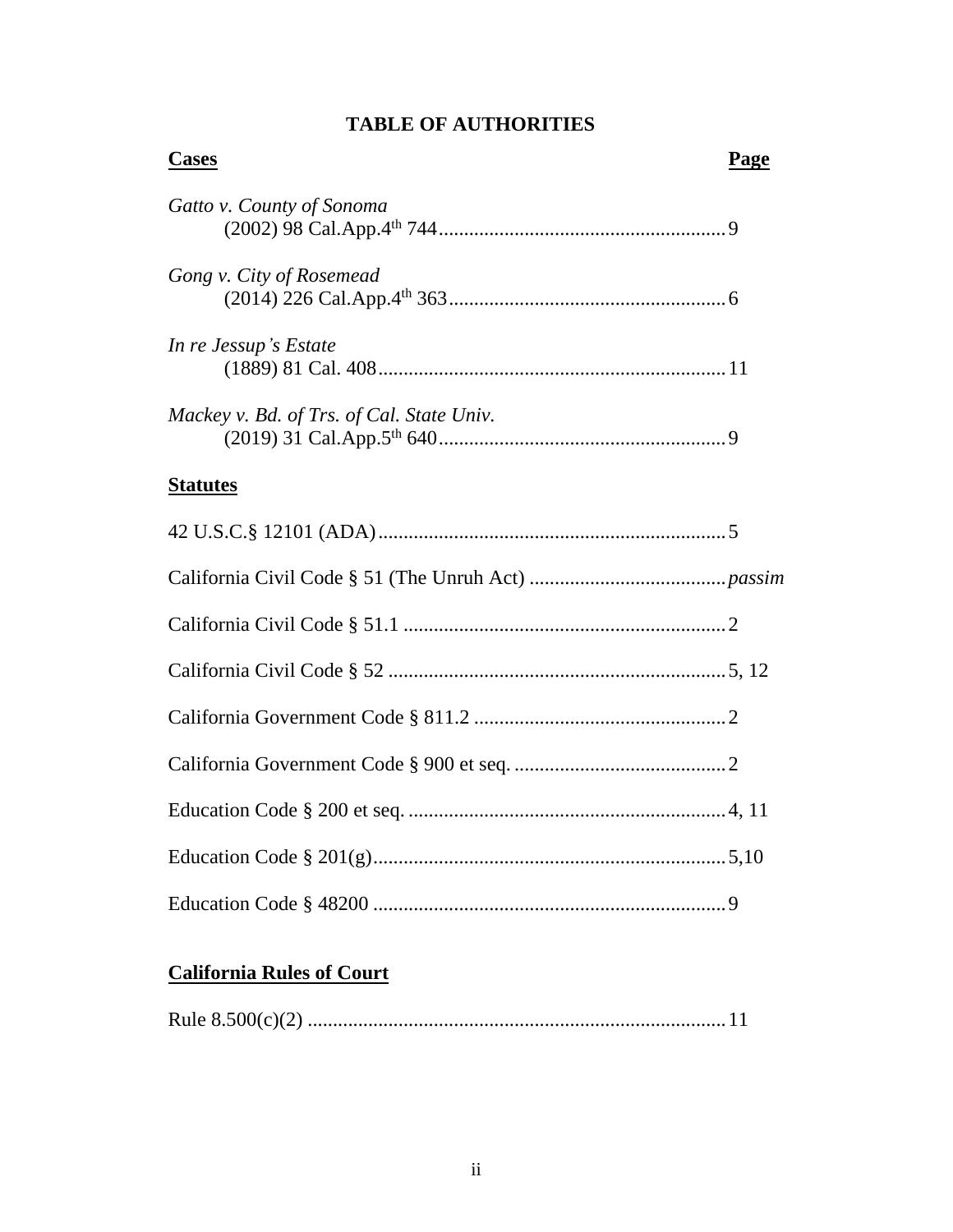# (TABLE OF AUTHORITIES, cont.)

# **Other**

| Horowitz, The 1959 California Equal Rights in "Business"      |  |
|---------------------------------------------------------------|--|
| Establishments" Statute $-A$ Problem in Statutory Application |  |
|                                                               |  |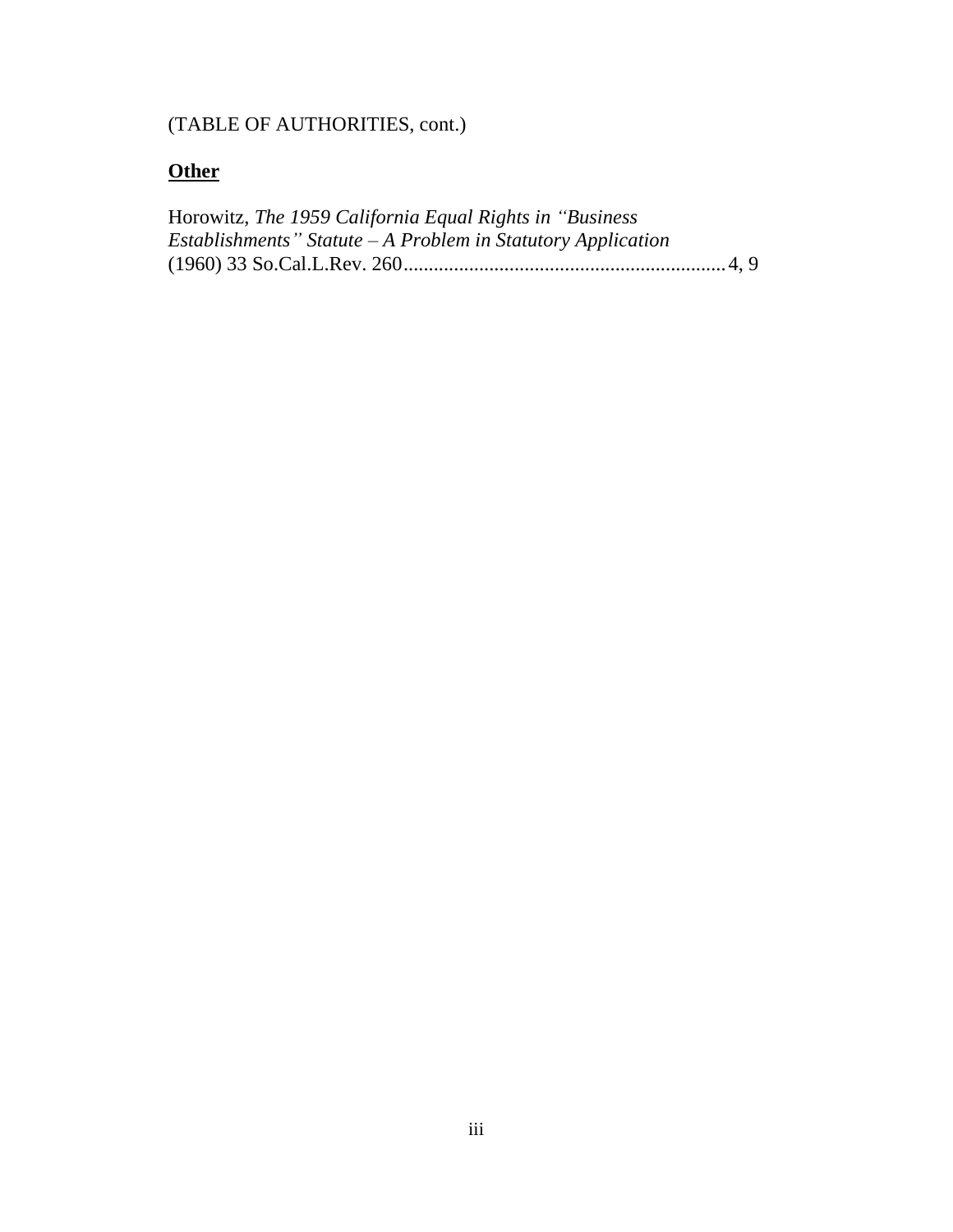# **CERTIFICATE OF INTERESTED ENTITIES OR PERSONS**

The undersigned, on behalf of Real Parties in Interest, West Contra Costa Unified School District, et al, certifies that there are no interested entities or persons that must be listed in this Certificate under California Rules of Court, Rule 8.208.

Dated: January 12, 2021 By: /s/ Cody Lee Saal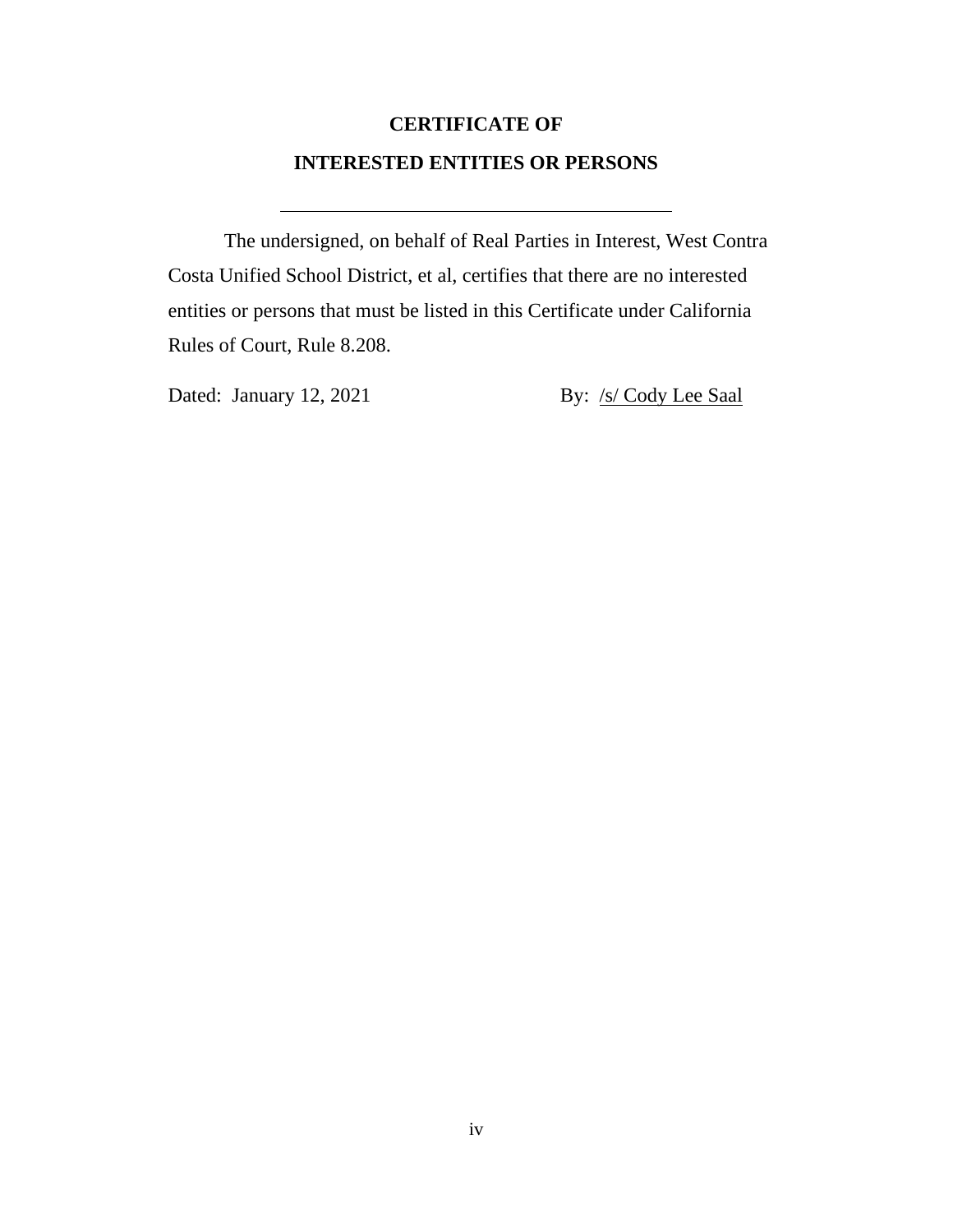#### **CERTIFICATE OF WORD COUNT**

The text of this brief in opposition to the petition is set using **13-pt Times New Roman**. According to Word, the computer program used to prepare this brief, this brief contains **3,485** words, excluding the cover, tables, signature block, and this certificate.

The undersigned certifies that this brief complies with the form requirements set forth in California Rules of Court, Rule 8.204(b) and Rule  $8.504(d)$ .

Dated: January 12, 2021 By: /s/ Cody Lee Saal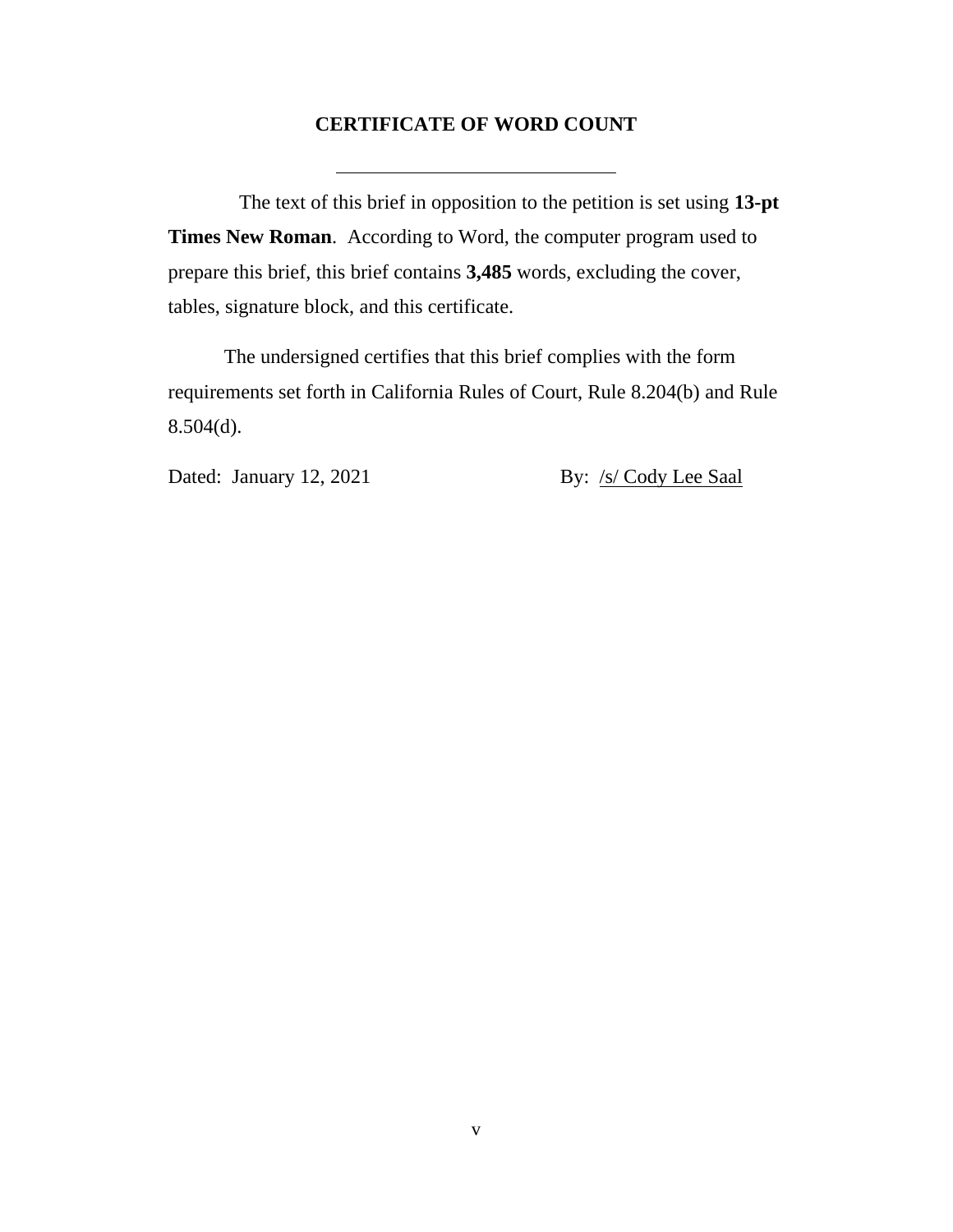#### **OPPOSITION TO PETITION FOR REVIEW**

#### **I. INTRODUCTION**

Real Parties in Interest West Contra Costa Unified School District, et al (hereinafter "District") hereby submit the following Opposition to Petitioner Brennon B.'s Petition for Supreme Court Review of the First District Court of Appeal's decision that public school districts are not "business establishments" subject to the Unruh Civil Rights Act – the *first*  California appellate court decision to address whether a public school district is subject to Unruh Act liability.

No arguable grounds for review exist. The Court of Appeal's decision creates no conflict in California law – there are no conflicting appellate court rulings. Until there is a conflict in California state courts, the issue is not ripe for review and this case is not the appropriate vehicle for reviewing the issue.

Nevertheless, petitioner urges that the Court of Appeal erred and that this state's Supreme Court should give deference to federal courts (particularly, federal district courts) that have attempted to interpret this issue of state law.

In so doing, petitioner misrepresents the allegations in this case, misrepresents the causes of action in the operative Complaint, and misrepresents the issues that were carefully addressed by the Court of Appeal.

Petitioner should have raised his challenges to the Court of Appeal's decision in a timely Petition for Rehearing. He failed to do so. He now asks the Court to consider issues that were never raised before the Court of Appeal.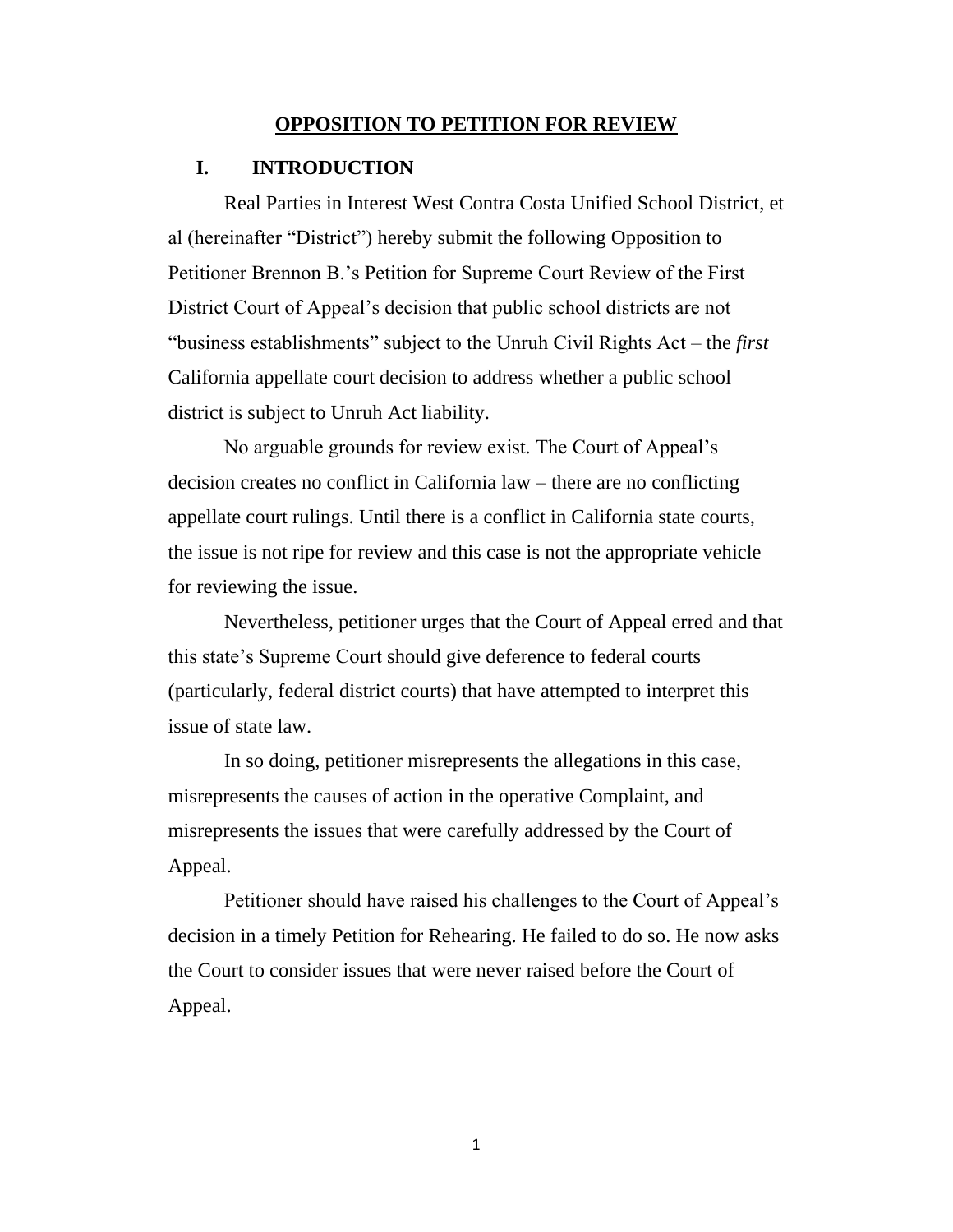The Petition for  $Review<sup>1</sup>$  fails to demonstrate how the case presents any ground for review and therefore should be **denied**.

#### **II. PROCEDURAL HISTORY AND ISSUES PRESENTED**

Plaintiff filed the operative Second Amended Complaint on October 3, 2018 against the District alleging negligence, intentional infliction of emotional distress, violation of right to petition and violation of the Unruh Civil Rights Act arising out of alleged acts of student-on-student harassment and staff-on-student abuse.<sup>2</sup> Plaintiff never alleged any California Education Code violation, nor any violation of the IDEA (Individuals with Disabilities Education Act), nor any violation of the ADA (Americans with Disabilities Act), in his operative Complaint.

Plaintiff alleged that the District is a public entity within the meaning of Cal. Gov. Code § 811.2, 900 et. seq.

Plaintiff's Fifth Cause of Action alleged violation of the Unruh Civil Rights Act, California Civil Code section 51, et seq. Plaintiff alleged that

<sup>1</sup> The Petition for Review has been filed by attorney Alan Charles Dell'Ario, who was counsel for Amicus Curiae party, Consumer Attorneys of California, throughout the appellate proceedings in support of petitioner's Petition for Writ of Mandate. Instead of representing Amicus party, he apparently now is representing petitioner himself. No substitution or association of counsel has been filed. Petitioner has failed to serve the instant petition on the State Solicitor General at the Office of the Attorney General, as required by Civil Code section 51.1, and the petition should not have been accepted for filing absent a Proof of Service. Petitioner must cure this failure and the Court must allow the Attorney General reasonable additional time to file a brief in this matter.

<sup>&</sup>lt;sup>2</sup> Factual allegations regarding the abuse petitioner allegedly suffered are entirely irrelevant to the inquiry of whether or not a public school district is a "business establishment" subject to Unruh Act liability. Petitioner pled no facts regarding how or why a public school district should be a "business establishment" for purposes of the Act, and has consistently insisted that he need not do so.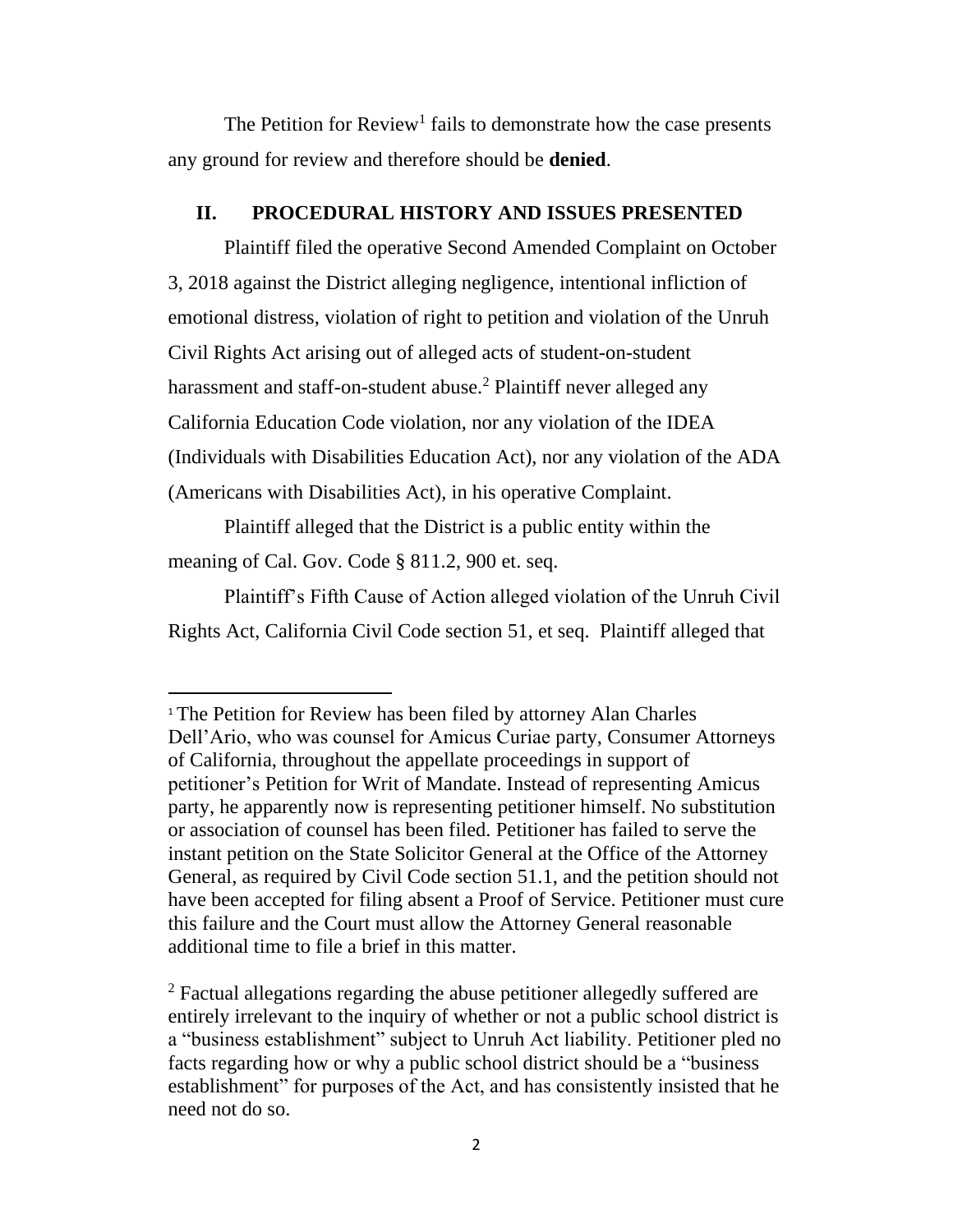the District is a "business establishment" subject to the Act, but pleaded no facts regarding how or why a public school district is, or should be, considered a "business establishment."

On December 7, 2018, the District filed a demurrer to, *inter alia*, the Fifth Cause of Action on the grounds that the District is not a "business establishment" subject to the Unruh Act.

On February 21, 2019, the trial court issued a tentative ruling sustaining, without leave to amend, the District's demurrer to the Fifth Cause of Action for alleged violation of the Unruh Act, ruling that as a governmental entity, the District was not a "business establishment" subject to the Act. In its tentative ruling, the Court stated that it "denies leave to amend because it cannot see any serious possibility of amending to bring the District within the Unruh Act. If plaintiff contests this tentative to seek leave to amend, he should come to the hearing prepared to explain what he proposes to allege, and why it will suffice."

Plaintiff did not contest or object to the tentative ruling. Plaintiff did not seek leave to file an amended complaint. Plaintiff failed to bring to the trial court's attention his contention that the ruling was in error and that denial of leave to amend was in error because additional facts could be alleged to compel an alternative ruling.

The order sustaining the demurrer in part without leave to amend was entered on March 4, 2019.

Petition filed a Petition for Writ of Mandate on April 23, 2019 asking the Court of Appeal to vacate the Superior Court's order sustaining the demurrer, arguing that a public school district should be considered a "business establishment" subject to the Unruh Act.

The Court of Appeal accepted briefings from the parties on the issue of whether or not a public school district is/should be a "business establishment" for purposes of application of the Unruh Act.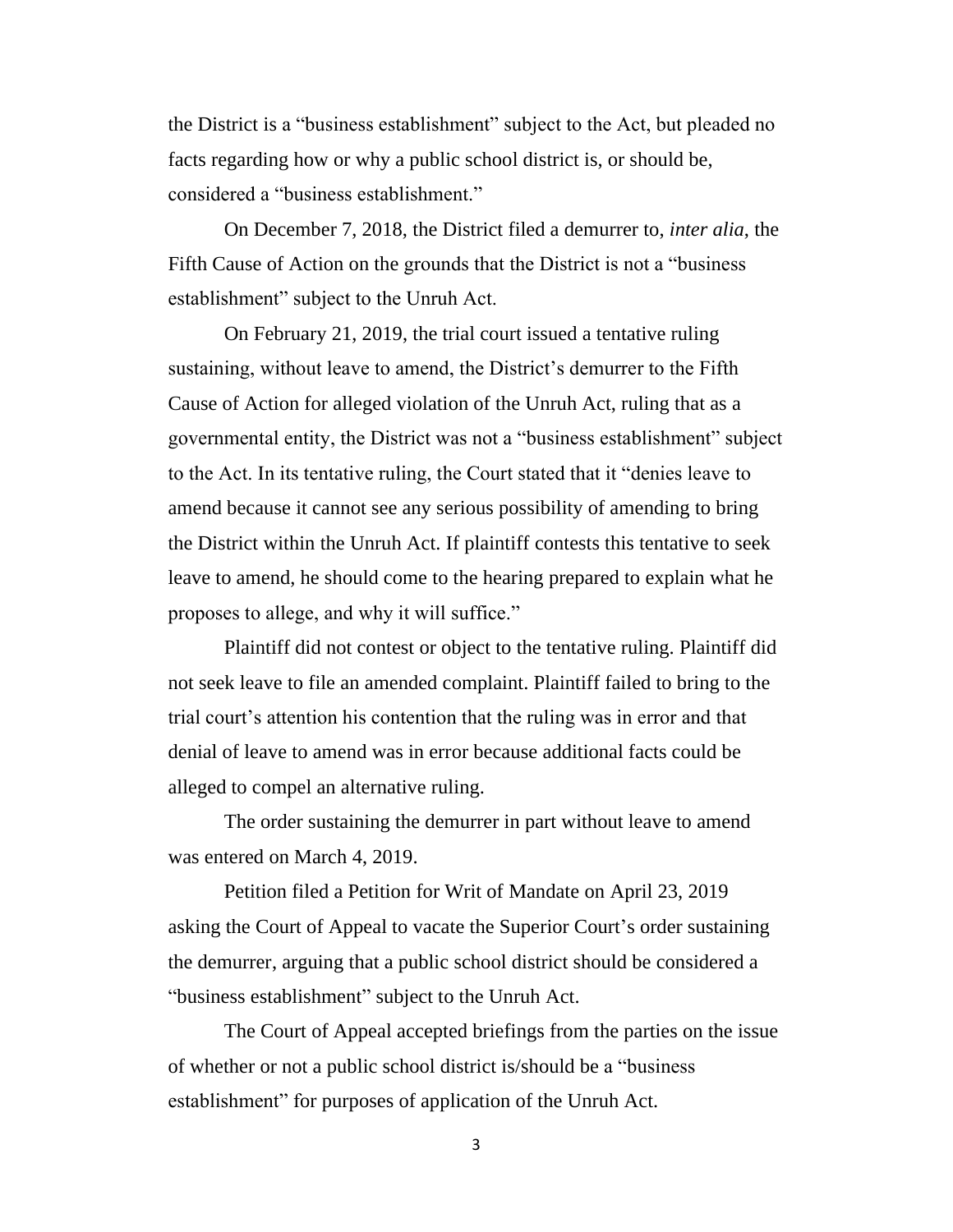On September 5, 2019, the Court of Appeal requested additional briefing on the issue of whether subsection (f) of the Unruh Act supports petitioner's argument that the Unruh Act should apply to public school districts. Both parties submitted the requested supplemental briefing.

The underlying case settled on March 3, 2020. The parties alerted the Court of Appeal and requested dismissal of the writ petition. The Court of Appeal retained jurisdiction. Petitioner raised no objection to the Court of Appeal retaining jurisdiction.

On August 31, 2020, the Court of Appeal issued a notice that the matter would be set for oral argument on October 1, 2020.

On September 1, 2020, the Court of Appeal issued a Notice that the court intended on taking judicial notice of the entire legislative history of the Unruh Act and Education Code Sections 200 et seq (specifically, all versions of the legislation as it moved through the Legislature, and all committee, floor, and enrolled bill reports and analyses, and author's transmission letter urging signature by the Governor). The court further advised that it intended to take judicial notice of Horowitz's law review article, *The 1959 California Equal Rights in "Business Establishments" Statute – A Problem in Statutory Application* (1960) 33 So.Cal.L.Rev. 260.

Petitioner submitted a Letter Brief supporting the Court of Appeal's taking of judicial notice and argued that the authorities, specifically including the Horowitz law review article, supported petitioner's position.

Oral Argument was held on October 1, 2020.

The Court of Appeal issued a detailed and well-reasoned 61-page opinion on November 13, 2020 denying petitioner's Petition for Writ of Mandate. Specifically, the Court addressed the following issues: "(1) whether a public school district is a business establishment for purposes of the Unruh Civil Rights Act (Civ. Code, § 51), and (2) even if a school district is not a business establishment, whether it can nevertheless be sued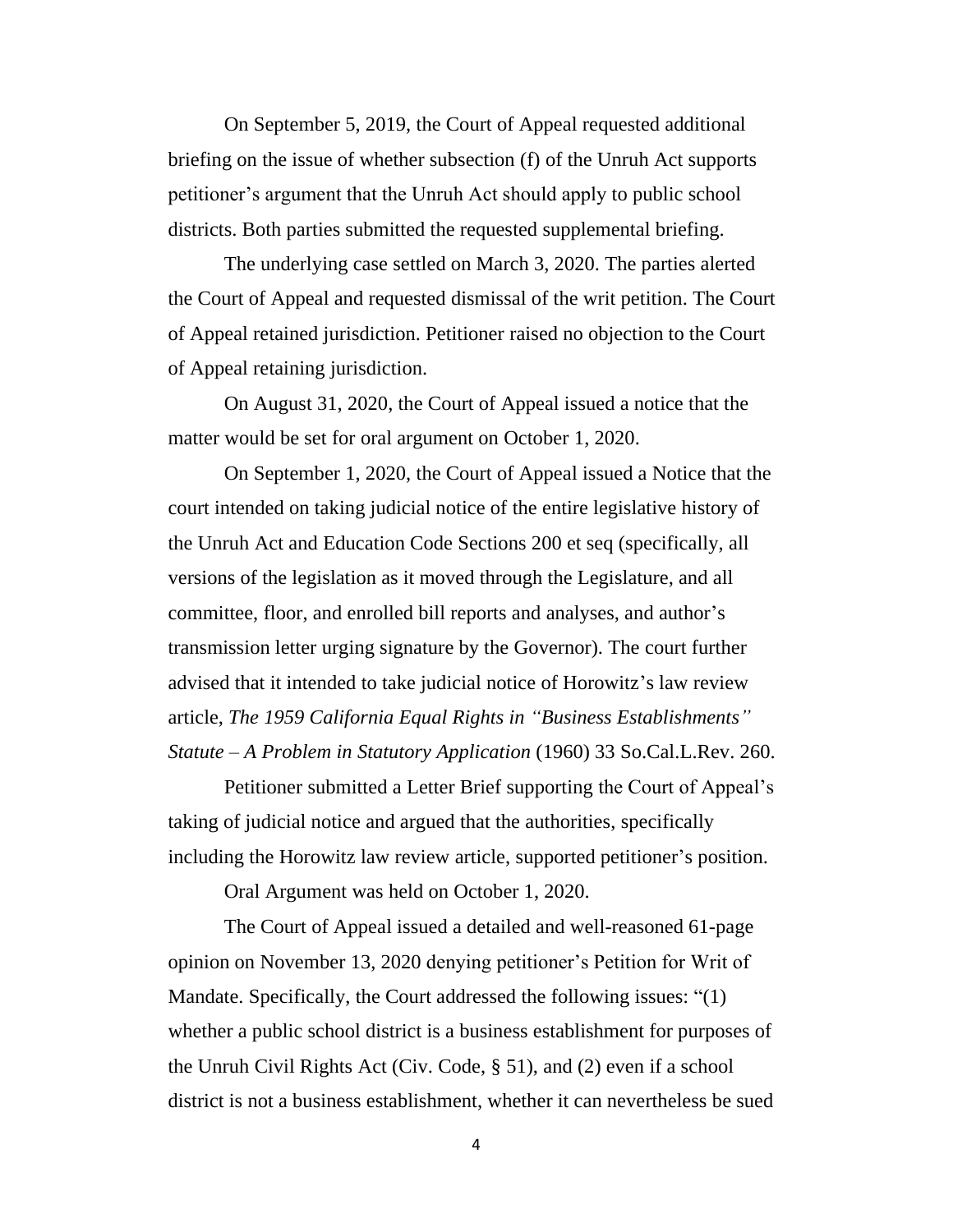under the Unruh Act where, as here, the alleged discriminatory conduct is actionable under the Americans with Disabilities Act (ADA) (42 U.S.C. § 12101 et seq.)." (Opn. at 1.)

The Court of Appeal confirmed that "[b]oth are issues of first impression in the California appellate courts." (*Id.*)

The Court of Appeal held that:

- A public school district is not a "business establishment" subject to the Unruh Act;
- Education Code Section  $201(g)$  does not establish that public school districts are business establishments subject to the Unruh Act;
- Subsection (f) of the Unruh Act (which states that a violation of the ADA constitutes a violation of the Unruh Act) does not establish that the Unruh Act applies to public school districts. Rather, only a violation of the ADA by a *business establishment*  is also a violation of the Unruh Act.

Petitioner did not file any Petition for Rehearing.

Petitioner filed the instant Petition for Supreme Court Review on

December 23, 2020. In his Petition for Review, petitioner reframes the issues as follows:

"1. Is a K-12, public-school victim of prohibited discrimination entitled to [the] enhanced penalties [of section 52] because either 1) the Unruh Act applies to public school directly or 2) its remedies are incorporated into the relevant provisions of the Education Code?

"2. Does Brennon B.'s Second Amended Complaint state a cause of action against defendants under the Unruh Act or Education Code, and if not, can it be amended to do so?"

In addition to asking the Court to determine whether a public school district is subject to Unruh Act liability, petitioner now asks the Court to consider whether the remedies set forth in Section 52 have been incorporated into "various provisions" of the Education Code and whether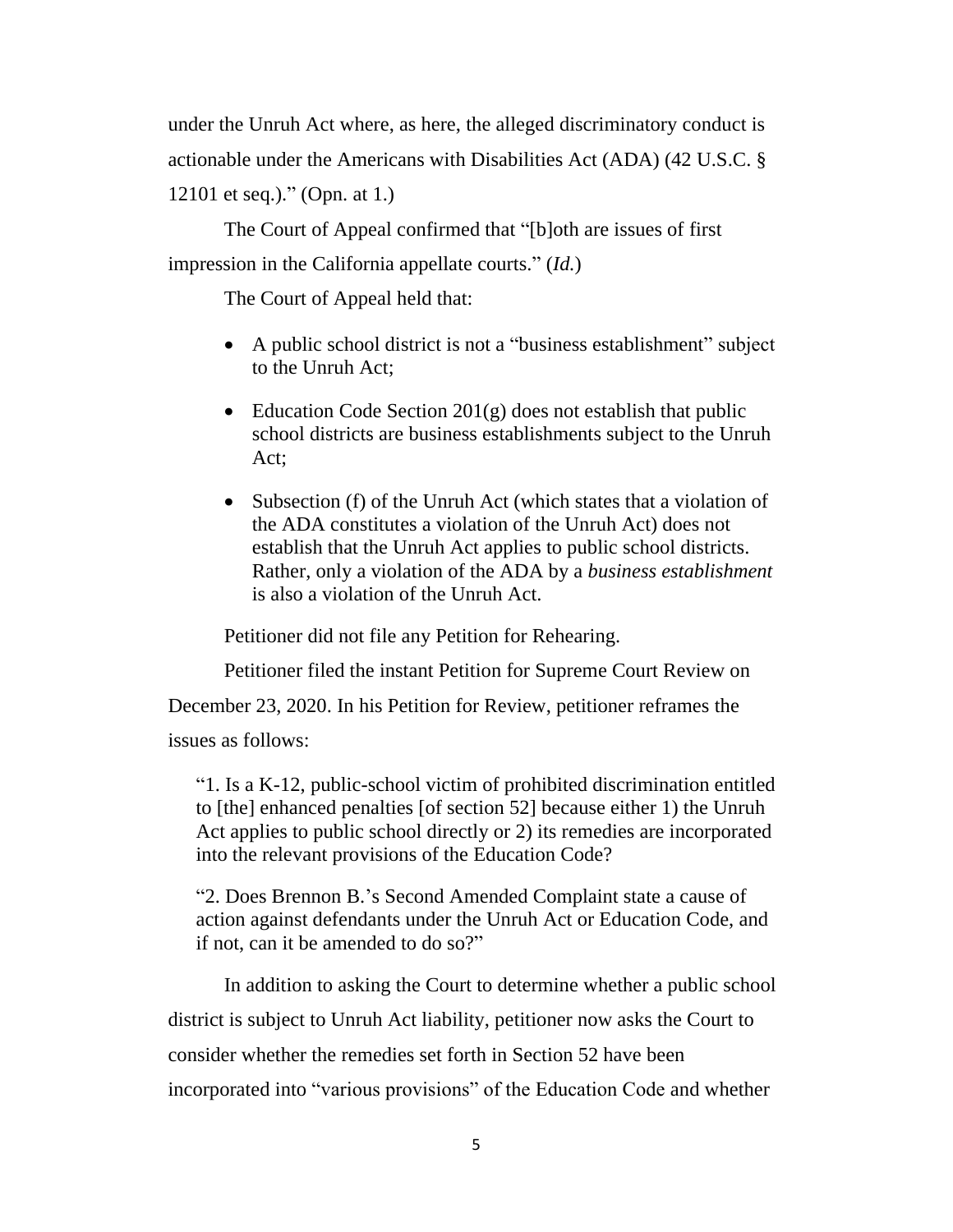plaintiff's operative Complaint states a cause of action for alleged violation of the Education Code. These were not issues before the Superior Court or the Court of Appeal and have no bearing on the question of whether a public school district is subject to Unruh Act liability.

### **III. PETITION FOR REVIEW SHOULD BE DENIED**

## **A. The Court of Appeal Decision Creates No Conflict in California Law**

The Court of Appeal in this matter was asked to decide an issue of first impression in California Courts – whether a public school district is a "business establishment" for purposes of application of the Unruh Civil Rights Act. Prior to this opinion, there were no published California Court of Appeal decisions analyzing and deciding this issue. Currently, there are no conflicting appellate court rulings.

Federal court opinions addressing this state law issue have no binding or precedential effect in California and *do not* create any conflict of state law in California to the extent they are in opposition with this appellate decision. State court decisions control substantive issues of state law.

Further, not only are federal court cases attempting to interpret issues of state law that have not been addressed by California Courts of Appeal only minimally persuasive, but where, as here, the cited federal court opinions contain no analysis explaining their conclusions, they are "patently *unpersuasive*." (See *Gong v. City of Rosemead* (2014) 226 Cal.App. $4<sup>th</sup> 363$ , 375(emphasis added).) The Court of Appeal in this case properly addressed and gave appropriate weight to those federal court decisions.

Nevertheless, petitioner urges this Court to defer to federal district courts that have attempted to interpret this issue of state law, suggesting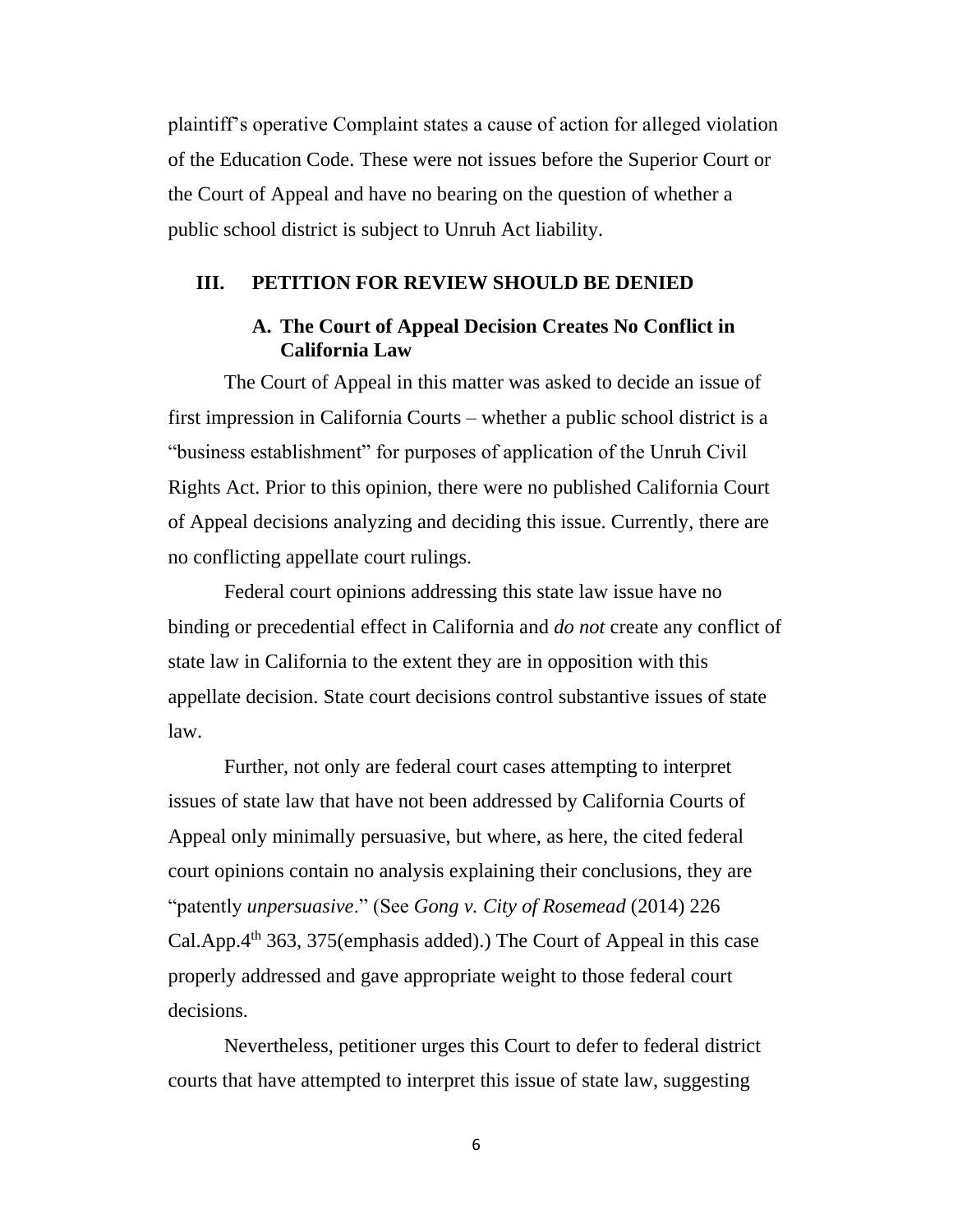that the federal courts are better suited to interpret and decide this issue of state law than this state's own Court of Appeal.

Federal cases are *not* controlling, *not* binding, and where the opinions are "bereft of any depth," they are "patently unpersuasive." (See *Id.*) Federal courts that have reached contrary decisions to this Court of Appeal decision create *no conflict in California state law* and this Court is under no obligation to give any deference to federal courts, *especially* on an issue of state law.

#### **B. The Issue is Not Ripe for Review**

Given that there are no contrary California Court of Appeal decisions, the issue is not ripe for review and this case is not the best vehicle to review the issue.

Unless and until a Court of Appeal reaches a contrary ruling – that a public school district *is* a business establishment subject to Unruh Act liability when it provides free and public education – there is no conflict of state law for this Court to resolve.

Even if a Court of Appeal were to decide that a public school district is a business establishment subject to the Act in a context other than the provision of free and public education, such an opinion *still* would not create any conflict of state law – it would simply illustrate a distinguishable circumstance where a public school district might be acting as a business enterprise.

This Court should allow the issue to percolate in the appellate courts until the issue is ripe for review and deny this Petition for Review.

/// ///

///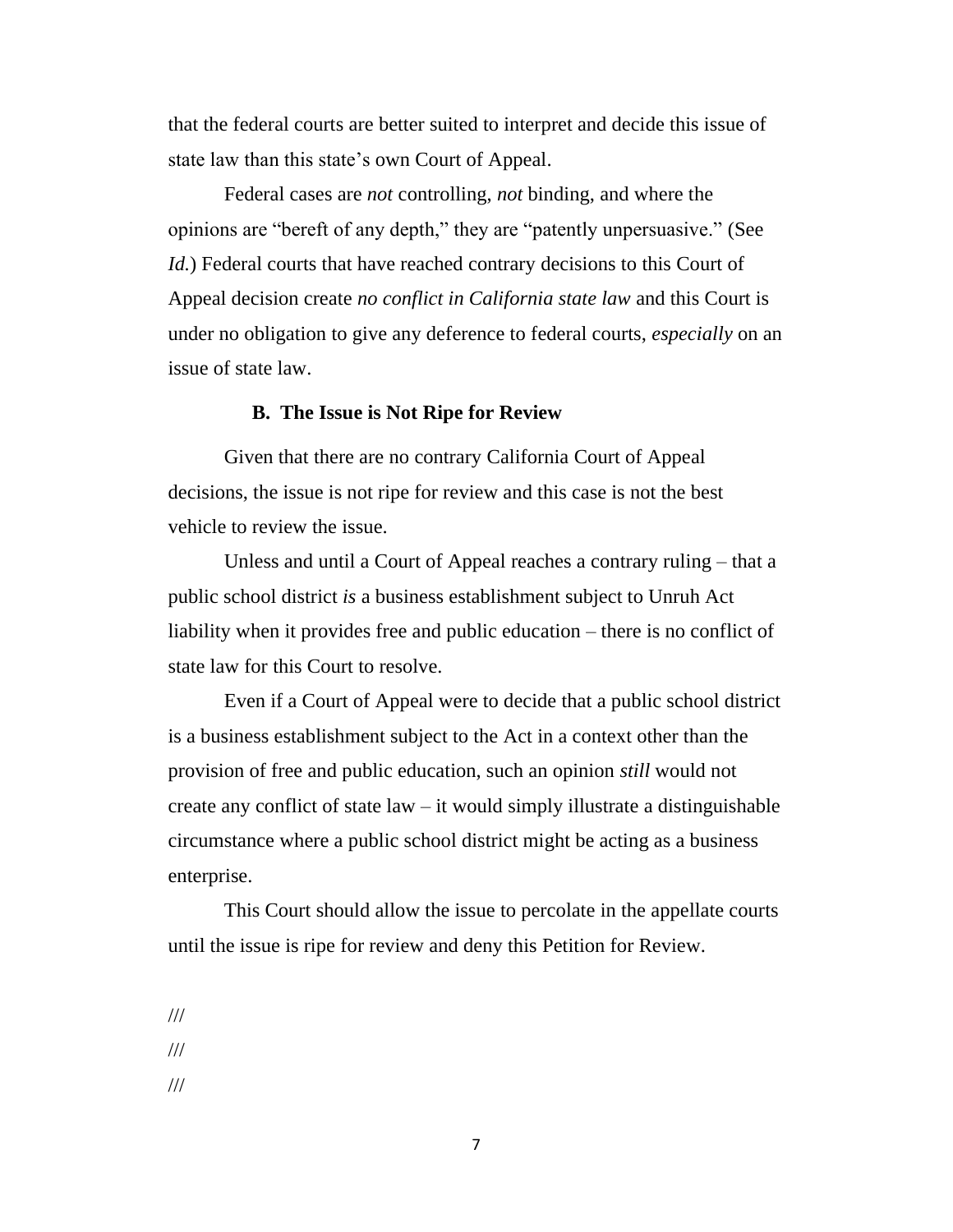## **C. Petitioner's Arguments That the Court of Appeal Erred are Without Merit and, in Any Event, Should Have Been Raised in a Timely Petition for Rehearing**

1. Each of Petitioner's Arguments that the Court of Appeal Erred are Entirely Without Merit and Demonstrate No Ground for Review.

Petitioner first astonishingly argues that the Court of Appeal erred by considering and relying on *this* Court's prior Unruh Act decisions and that the Court of Appeal should have instead deferred to federal courts that have attempted to interpret this issue of state law. Petitioner goes so far as to argue that this Court's prior Unruh Act decisions are not controlling, but that federal court cases are, and that this Court should follow "the distinguished federal judges who have found public schools to be 'business establishments' within the meaning of the Act." (Petition at 18, fn. 21). Petitioner further argues that the Court of Appeal should have limited its analysis to considering only the single admonition that the term "business establishment" be interpreted in the broadest sense possible, ignoring all other "principles" that govern the issue. (Petition at 20.)

This argument is not only offensive to this Court and all California appellate courts, but it also demands that the Court of Appeal conduct the same cursory analysis as federal courts and issue an opinion "bereft of any depth."

Petitioner next argues that the Court of Appeal's consideration of, and reliance on, two law review articles was improper, arguing that such sources do not control the issue – but in the same breath asks this Court to consider and rely on a different law review article (one that petitioner never cited throughout the appellate process, and never raised to the Court of Appeal). Petitioner had the opportunity to request that the Court of Appeal take judicial notice of this source and consider it as part of its analysis but failed to do so. Instead, petitioner *supported* the Court of Appeal's reliance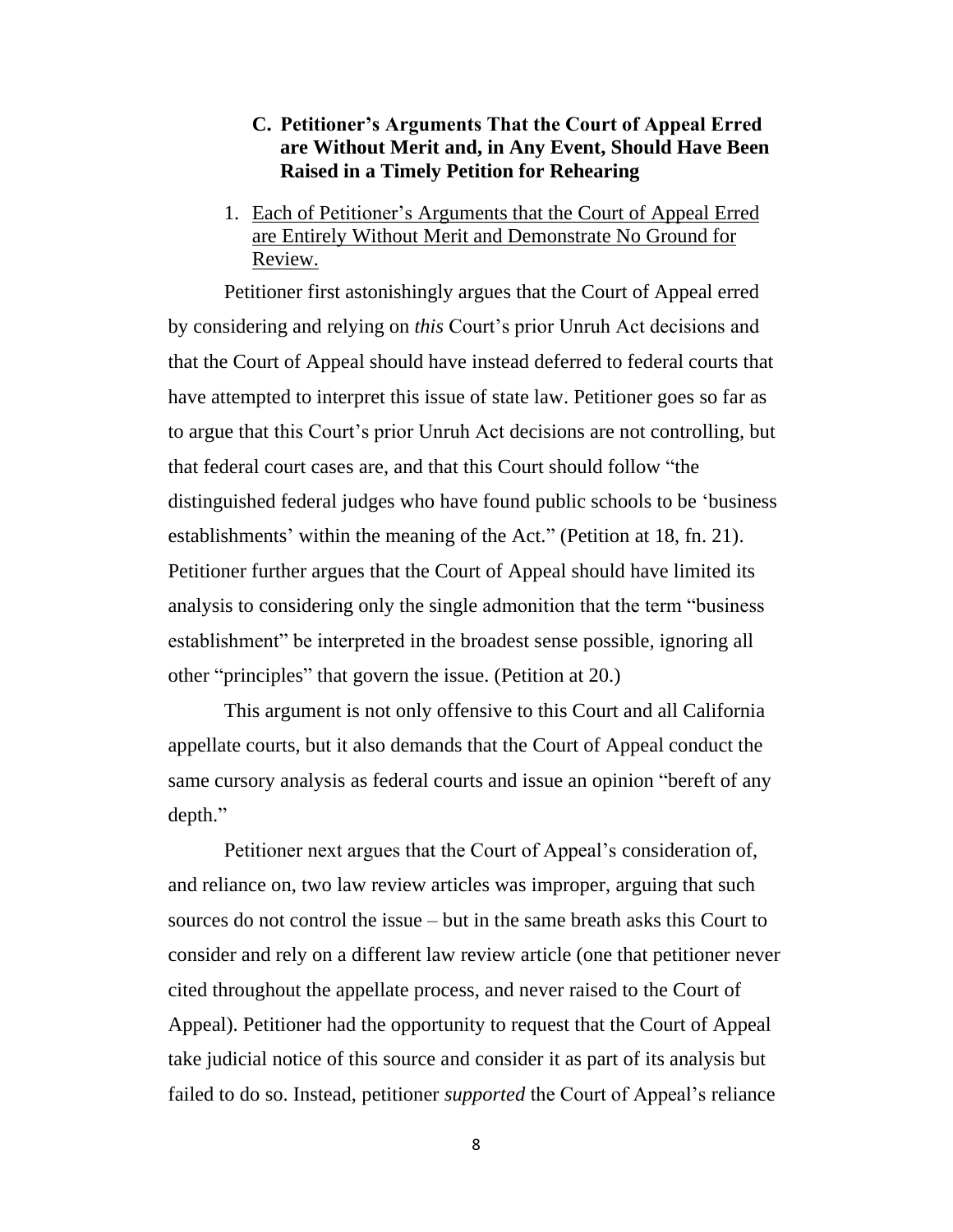on the Horowitz law review article, among other authorities. Now that the Court of Appeal has interpreted Horowitz's article (and other sources) contrary to petitioner's position, petitioner argues that such reliance was inappropriate. This argument is disingenuous and should be rejected.

Petitioner goes on to argue that the Court of Appeal erred by not considering two Court of Appeal decisions – *Mackey* and *Gatto*. (*Mackey v. Bd. of Trs. of Cal. State Univ.* (2019) 31 Cal.App.5th 640; *Gatto v. County*  of Sonoma (2002) 98 Cal.App.4<sup>th</sup> 744.)

However, the public entity defendants in those two cases never challenged the application of the Unruh Act. In neither case did the Court of Appeal address or analyze the issue of whether or not the Unruh Act applied. Therefore, neither case is relevant nor availing here.

In *Mackey*, the public university defendant did not challenge application of the Act and the court conducted no analysis on that issue. In any event, a public university is easily distinguishable from a public school district – one reason being that while students between the ages of 6 and 18 are subject to compulsory full-time education (Cal. Ed. Code § 48200), there is no such compulsory attendance law requiring enrollment/attendance at a public university. Thus, even had the court in *Mackey* conducted any analysis on Unruh's application, the case would be inapposite. The Court of Appeal committed no error by not including this case in its opinion.

The issue in *Gatto* was the applicable statute of limitations for an Unruh Act claim, whether the enforcement of a dress code was a recognized classification under the Act (alongside sex, race, religion, etc.) and whether enforcement of the dress code violated the plaintiff's right to full and equal access under the Act. The Court of Appeal addressed, analyzed and distinguished *Gatto* at length in its opinion. (Opn. at 32, fn.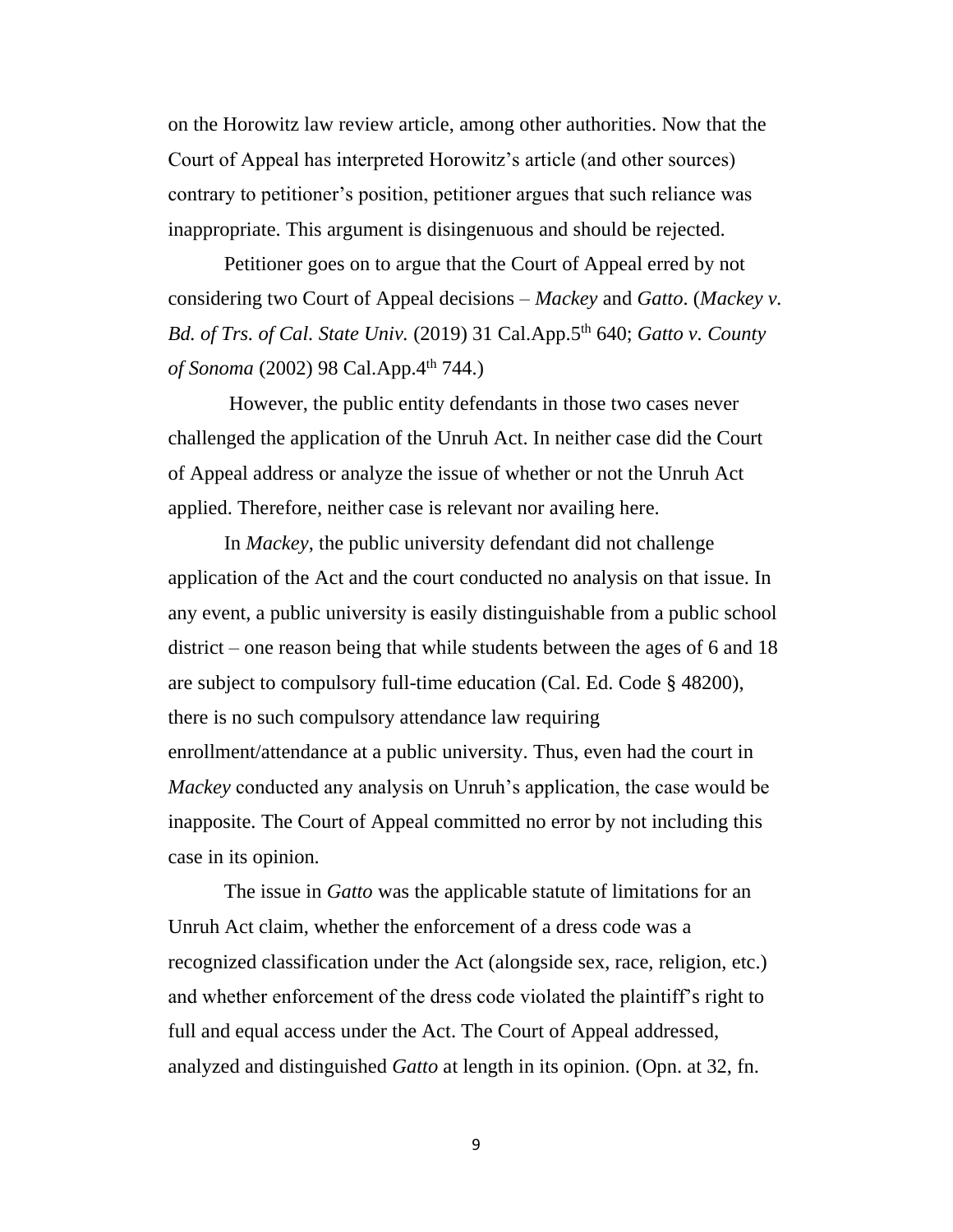9.) Petitioner makes no compelling argument as to how or why the Court of Appeal erred in this analysis.

Next, petitioner simply restates (nearly verbatim from his Letter Brief to the Court of Appeal in response to the court's Notice regarding Judicial Notice) his argument that subsection (f) of the Unruh Act (which states that a violation of the ADA constitutes a violation of the Unruh Act) supports his contention that a public school district is subject to the Unruh Act, since a public school district is also subject to the ADA. The Court of Appeal addressed this argument at length in its Opinion (after requesting additional briefing on this exact issue) and rejected petitioner's argument. The Court of Appeal held that only a violation of the ADA by a *business establishment*, which a public school district is *not*, is also a violation of the Unruh Act.

Petitioner does not address why this was in error, except for stating that some federal courts have reached an opposite conclusion regarding the meaning of subsection (f) (which they do without any analysis). As discussed above, this Court is not bound by any federal court interpretation of state law and can wholly reject federal cases that contain no analysis to explain their conclusions. Simply because a federal court has interpreted subsection (f) to support the proposition that the Unruh Act applies to public schools (without any analysis) does not demonstrate any error by the Court of Appeal, nor any conflict in California law.

Lastly, petitioner restates (again nearly verbatim) his argument raised to the Court of Appeal in his Letter Brief in response to the court's Notice regarding Judicial Notice that Education Code Section 201(g) demonstrates that a public school district is a business establishment subject to the Unruh Act. The Court of Appeal thoroughly addressed, analyzed and rejected this argument in its detailed opinion.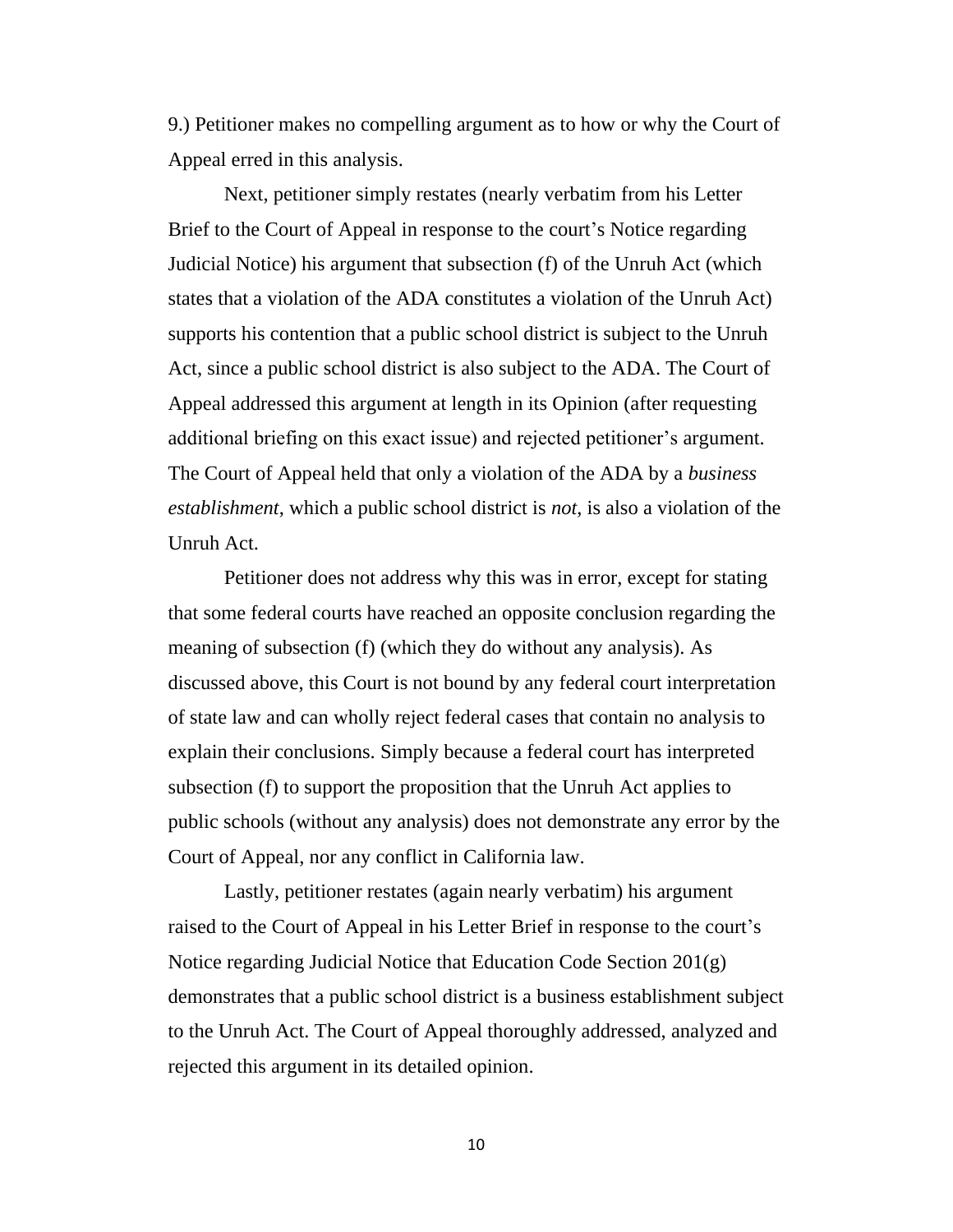Petitioner misleadingly argues that the Court of Appeal relied only on a single letter from the Assembly member who drafted the 1998 amendment to Education Code 200 et seq. in conducting its analysis and reaching its conclusion. This is blatantly false. The Court of Appeal did not rely on the expression of a single legislator. Indeed, the Court carefully analyzed the amendments to the Education Code to discern the Legislature's intent and properly concluded that nothing in the Education Code suggests or supports the argument that the Unruh Act applies to public school districts.

## 2. Each of Petitioner's Arguments Should Have Been Raised in a Timely Petition for Rehearing; Petitioner Failed to Do So

Each of petitioner's arguments should have been raised in a timely Petition for Rehearing. Arguments that the Court of Appeal omitted or misstated the facts or  $law - as$  petitioner does here – must be brought before the Court of Appeal in a Petition for Rehearing, as this Court will not normally consider a petition for review without those issues having been called to the attention of the Court of Appeal. (CRC 8.500 $(c)(2)$ ; See also, *In re Jessup's Estate* (1889) 81 Cal. 408, 471.) Petitioner failed to file a Petition for Rehearing. He therefore should be prohibited from asserting such arguments in the instant Petition and this Court should deny the Petition on this basis.

## **D. Should This Court Grant Review, the Issue Should be Limited**

Should this Court grant review, Real Parties in Interest respectfully request that the issue be limited to only whether or not a public school district is a business establishment subject to the Unruh Act when it provides a free and public education to the students within its geographical boundaries.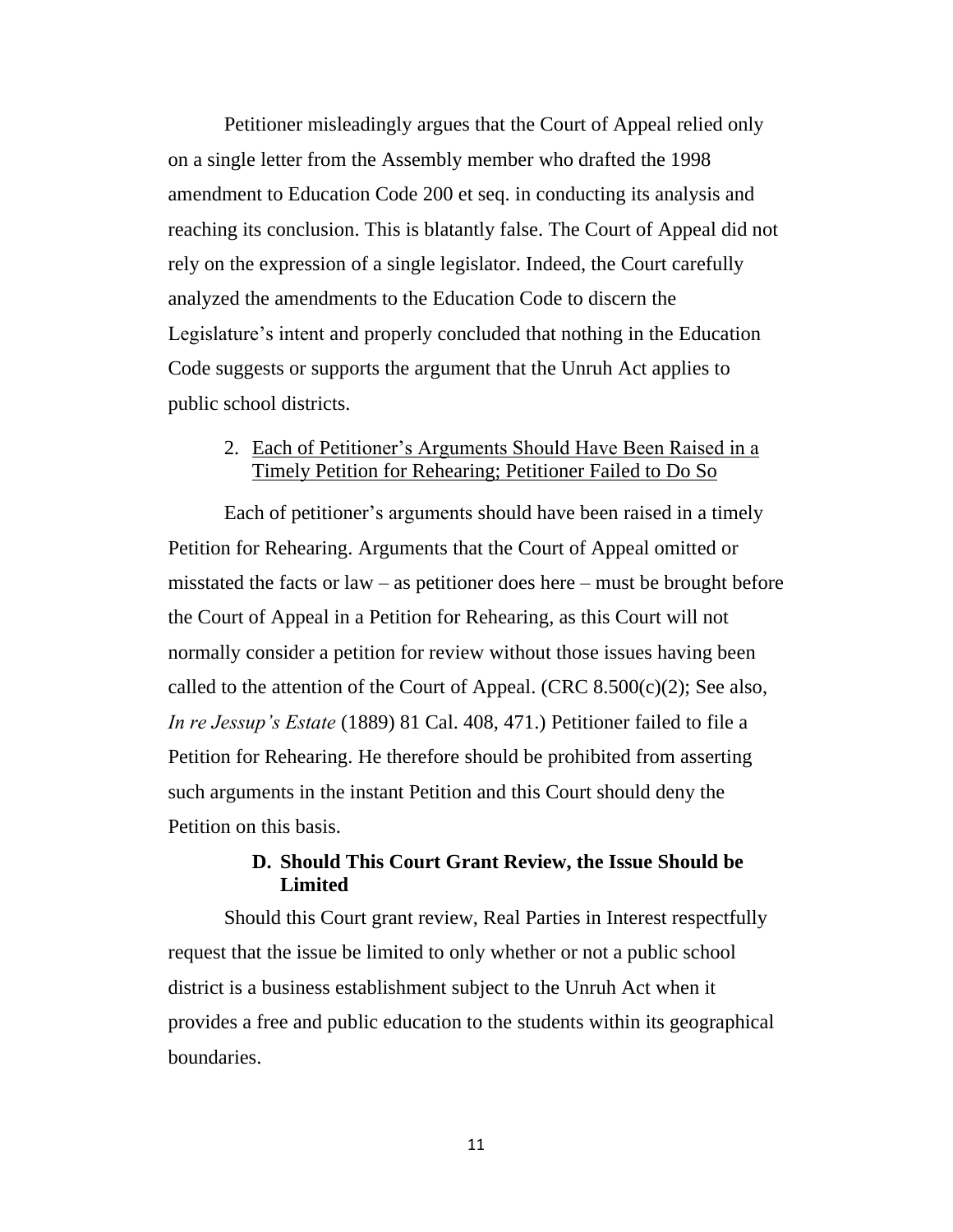This Court should not consider issues raised by petitioner for the first time in his Petition for Review, namely:

- Whether plaintiff's factual allegations are sufficient to state a cause of action for an unspecified Education Code violation; and
- Whether section 52 has been incorporated into the Education Code

Not only were these issues not briefed before the Superior Court or the Court of Appeal, but this case is not the appropriate vehicle to address or resolve those questions.

#### **IV. CONCLUSION**

The Petition for Review should be **denied***.* The Court of Appeal issued a thorough and well-reasoned 61-page opinion, properly discerning the Legislature's intent regarding application of the Unruh Act by comprehensively analyzing the entire legislative history of the Unruh Act, including all versions of the legislation as it moved through the Legislature, and all committee, floor, and enrolled bill reports and analyses, and author's transmission letters urging signature by the Governor. The Court of Appeal further addressed and analyzed whether amendments to the Education Code had any impact on the analysis, and discussed at length the effect of subsection (f) on the analysis. The Court of Appeal then set forth in painstaking detail the judicial history of the Act and carefully explained why the Act does not apply to public schools.

The opinion creates **no conflict in California law.** Until there is a conflict in California appellate courts, the issue is not ripe for review, and this case is not the appropriate vehicle for reviewing the issue.

Respectfully submitted,

Date: January 12, 2021 By: /s/ Cody Lee Saal Cody Lee Saal Attorney for Real Parties in Interest

EDRINGTON, SCHIRMER & MURPHY LLP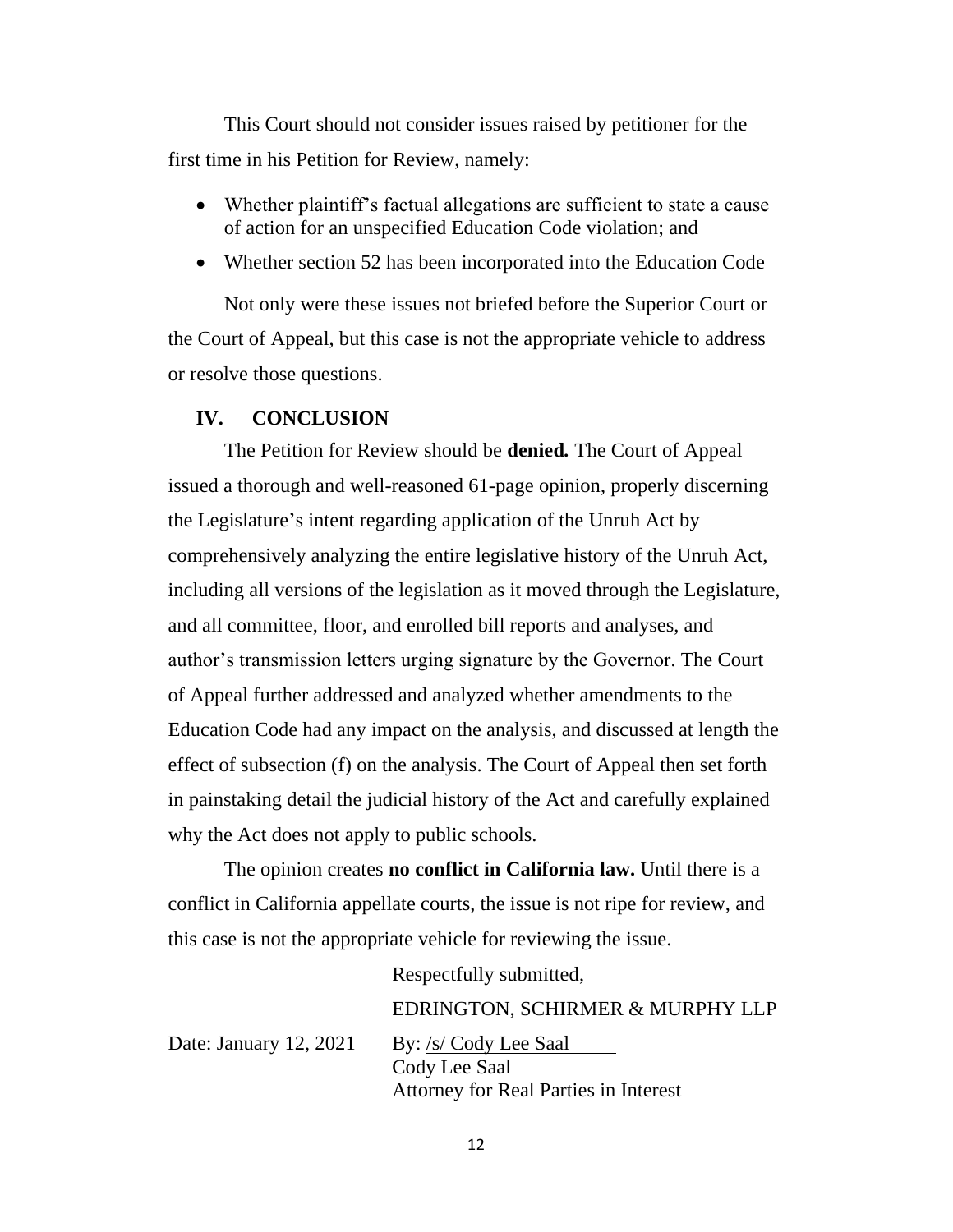### **PROOF OF SERVICE**

*Brennon v. West Contra Costa Unified School District, et al.*  Supreme Court Case No.: S266254 Court of Appeal Case No.: A157026 Contra Costa County Superior Court, Case No. MSC16-01005

I, the undersigned, certify and declare as follows:

I am employed in the County of Contra Costa, State of California. I am over the age of 18 years and not a party to the within action. My business address is 2300 Contra Costa Blvd., Suite 450, Pleasant Hill, CA 94523.

On January 12, 2021, I served the attached document entitled on the interested parties in the above action by placing a true copy thereof enclosed in a sealed envelope(s), addressed as follows:

| Hon. Charles Treat<br>Department 12<br>Contra Costa County Superior<br>Court<br>725 Court Street<br>Martinez, CA 94553<br>(By U.S. Mail)  | Clerk, California Supreme Court<br>350 McAllister Street<br>San Francisco, CA 94102<br>(Hand-Delivered) |
|-------------------------------------------------------------------------------------------------------------------------------------------|---------------------------------------------------------------------------------------------------------|
| Court of Appeal, First Appellate<br><b>District</b><br>Division 1<br>350 McAllister Street<br>San Francisco, CA 94102<br>(Hand-Delivered) |                                                                                                         |

#### **OPPOSITION TO PETITION FOR REVIEW**

**X (BY MAIL)** by placing a true and correct copy of the document(s) listed above enclosed in sealed envelope(s) with postage fully prepaid in the U.S. Mail at Pleasant Hill, California.

I declare under penalty of perjury under the laws of the State of California that the foregoing is true and correct. Executed on January 12, 2021, at Pleasant Hill, California.

 $\sqrt{s}$ / Margaret Dominguez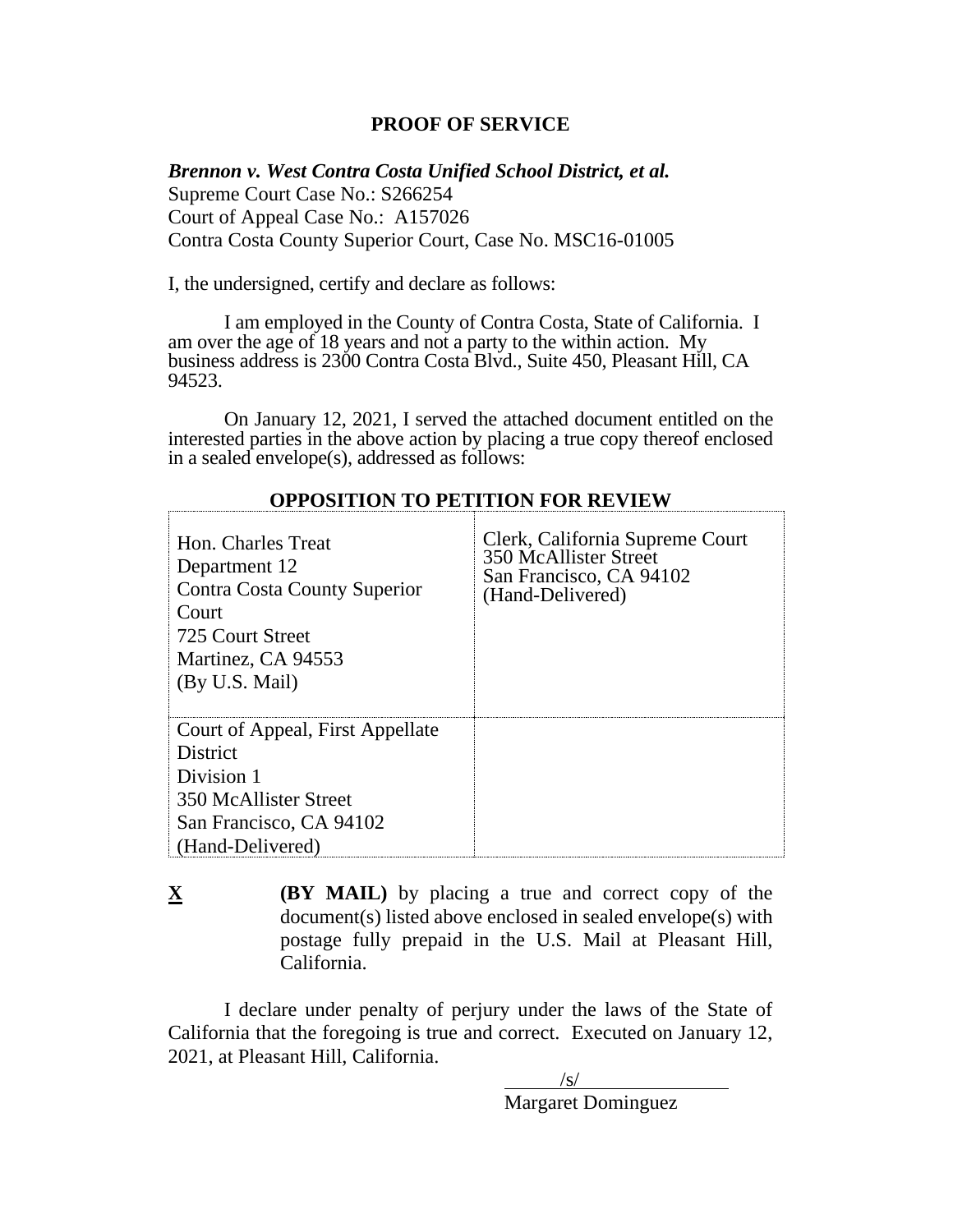#### **STATE OF CALIFORNIA**

Supreme Court of California

# *PROOF OF SERVICE*

# **STATE OF CALIFORNIA**

Supreme Court of California

### Case Name:**B. (BRENNON) v. S.C. (WEST CONTRA COSTA UNIFIED SCHOOL DISTRICT)**

Case Number:**S266254**

Lower Court Case Number:**A157026**

- 1. At the time of service I was at least 18 years of age and not a party to this legal action.
- 2. My email address used to e-serve: **Csaal@esmlawfirm.com**

3. I served by email a copy of the following document(s) indicated below:

Title(s) of papers e-served:

| <b>Filing Type</b>                            | <b>Document Title</b>             |  |  |
|-----------------------------------------------|-----------------------------------|--|--|
| ANSWER TO PETITION FOR REVIEW (FEE PREVIOUSLY | <b>OPPOSITION TO PETITION FOR</b> |  |  |
| $\overline{PAID}$                             | <b>REVIEW 1.12.21</b>             |  |  |

Service Recipients:

| <b>Person Served</b>                                    | <b>Email Address</b>                             | <b>Type</b>  | Date / Time       |
|---------------------------------------------------------|--------------------------------------------------|--------------|-------------------|
| Micha Liberty                                           | $micha@$ libertylaw.com                          | le-          | 1/12/2021 6:34:35 |
| Liberty Law Office                                      |                                                  | Serve        | <b>PM</b>         |
| Timothy Murphy                                          | $\frac{1}{2}$ tmurphy@esmlawfirm.com             | le-          | 1/12/2021 6:34:35 |
| Edrington Schirmer & Murphy                             |                                                  | <b>Serve</b> | PM                |
| Cody Lee Saal                                           | $\text{Csaa}$ l $\textcircled{a}$ esmlawfirm.com | le-          | 1/12/2021 6:34:35 |
| Edrington, Schirmer & Murphy LLP                        |                                                  | Serve        | PM                |
| 286041                                                  |                                                  |              |                   |
| Alan Dell'ario                                          | charles@dellario.org                             | le-          | 1/12/2021 6:34:35 |
| Attorney at Law                                         |                                                  | Serve        | <b>PM</b>         |
| 60955                                                   |                                                  |              |                   |
| Court of Appeal, First Appellate District, Division One | $1DC-Div1-$                                      | le-          | 1/12/2021 6:34:35 |
|                                                         | $\text{Clerks}(a)$ jud.ca.gov                    | Serve        | PM                |

This proof of service was automatically created, submitted and signed on my behalf through my agreements with TrueFiling and its contents are true to the best of my information, knowledge, and belief.

I declare under penalty of perjury under the laws of the State of California that the foregoing is true and correct.

1/12/2021

Date

/s/Cody Lee Saal

Signature

Saal, Cody Lee (286041)

Last Name, First Name (PNum)